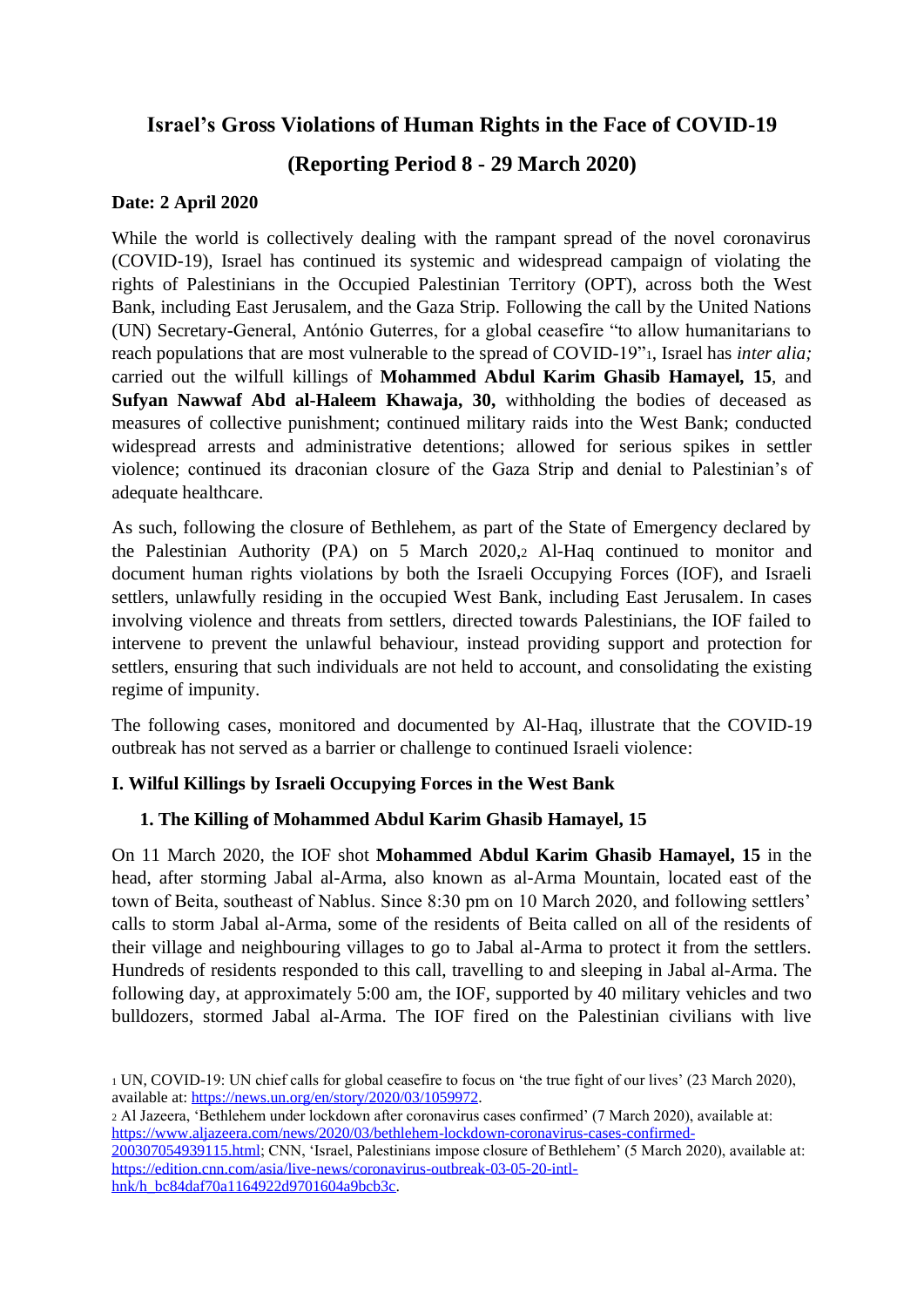ammunition, rubber-coated steel bullets, and tear gas, shooting Mohammed with a bullet which targeted his left ear and exited from the right side of his head. At approximately 11:37 am of the same day, Mohammad was pronounced dead in Nablus's Rafidia Governmental Hospital.<sup>3</sup>



*Mohammed Abdul Karim Ghasib Hamayel, killed by the IOF on 11 March 2020.*

Salem Mustafa Hamdan Hamayel, a resident of Beita village and a participant of the organized sit-down at Jabal al-Arma, witnessed the indiscriminate and disproportionate use of forces by the IOF, and the killing of Mohammad. In his affidavit to Al-Haq, Salem recounted the following:

*"I was surprised to see a group of soldiers hiding inside the mountain, as they were no more than 50 meters away from the Palestinian youth. As soon as they showed themselves, they fired live bullets indiscriminately, and the 15-year-old Mohammad Abdul Karim Ghasib Hamayel was wounded with a live bullet in the head and fell to the ground right in front of me. I was only about 10 meters away from him, so I immediately rushed to him, to try to carry him, the Israeli soldiers shot again, forcing me and the young people, who also were trying to help, to hide from the bullets [rather than saving Mohammad]."<sup>4</sup>*

<sup>3</sup> Mondoweiss, 'Palestinian teen killed during village's attempt to defend mountain from Israeli settlers' (11 March 2020), available at: [https://mondoweiss.net/2020/03/palestinian-teen-killed-during-villages-attempt-to](https://mondoweiss.net/2020/03/palestinian-teen-killed-during-villages-attempt-to-defend-mountain-from-israeli-settlers/)[defend-mountain-from-israeli-settlers/.](https://mondoweiss.net/2020/03/palestinian-teen-killed-during-villages-attempt-to-defend-mountain-from-israeli-settlers/)

<sup>4</sup> Al-Haq Affidavit 90A/2020, given by Salem Mustafa Hamdan Hamayel, 23, a resident of Beita village in Nablus Governorate, on 12 March 2020.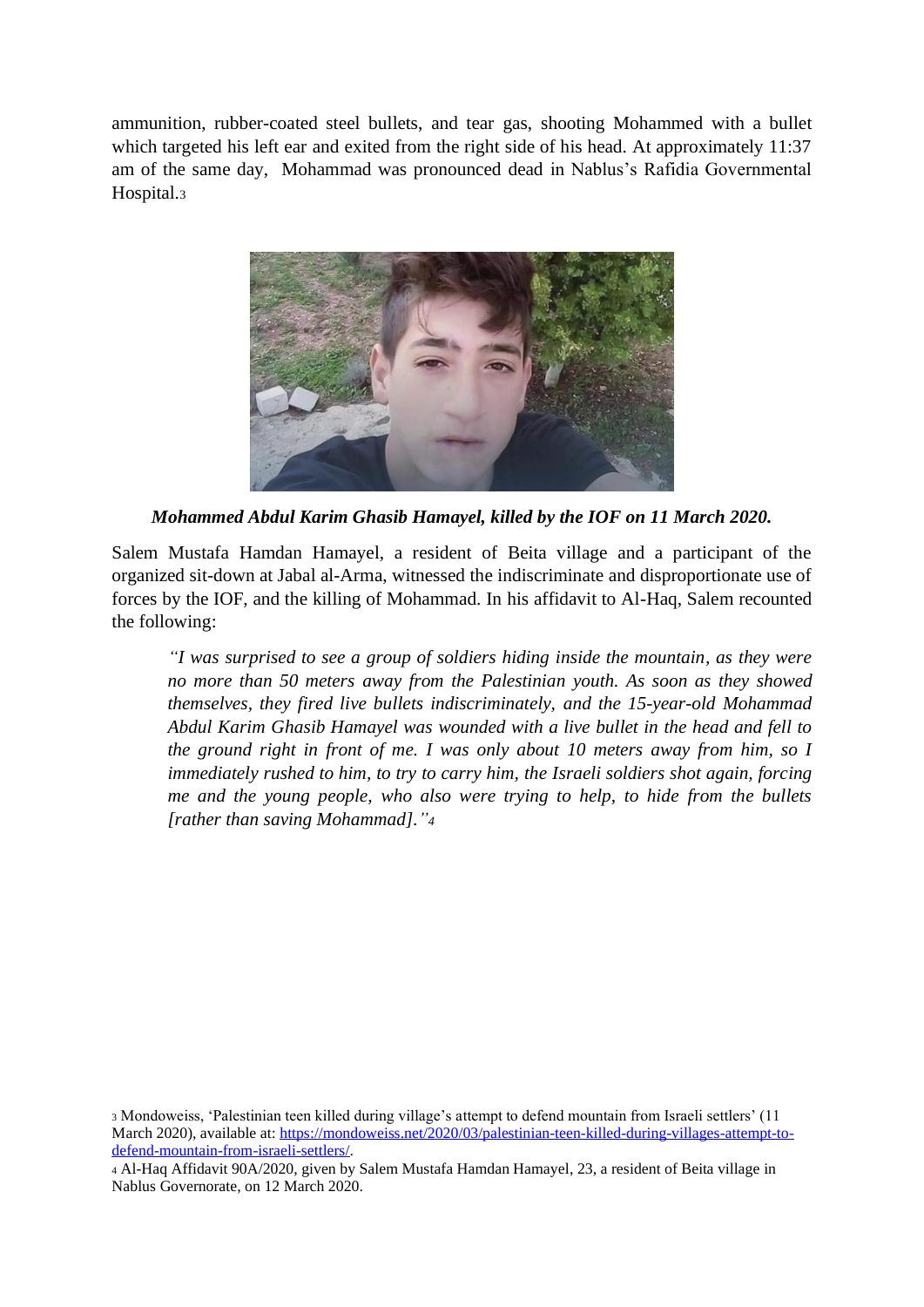

*Jabal al-Arma, close to where Mohammad was shot and killed (11 March 2020)*

# *photo (C) Al-Haq 2020*

According to Al-Haq's documentation, the IOF's indiscriminate use of force resulted in the inhalation of tear gas by dozens of Palestinians, the injury of three Palestinians, including Mohammad, with live ammunition, and the injury of eleven Palestinians with rubber-coated metal bullets, including journalist Baker Mohammad Sabah Mamdouh Abdul Haq, 30 who was covering the situation for Palestine TV. In his affidavit to Al-Haq, Baker recalled:

*"On 11 March 2020, at about 5 am, and while I was present in front of the Palestinian Red Crescent tent, the occupying forces, supported by forty Israeli military vehicles and two Israeli military bulldozers, raided Jabal al-Arma from six areas. The Israeli soldiers got out of the vehicles and stormed the mountain and violent clashes between the residents and the Israeli soldiers erupted. The soldiers fired live bullets and rubber-coated metal bullets and tear gas canisters towards everyone who was on the mountain. Everyone who was at the place confronted them. During filming the raid, I watched defenceless citizens getting injured, including a child who was shot in the head. The soldiers prevented anyone, including ambulance crew, from approaching him. [The injured child] was kept [bleeding] on the ground for about half an hour without any assistance… The Israeli soldiers continued to repress the citizens and forcing them to leave the mountain, while the child was still lying on the ground. I was shot by a rubber-coated metal bullet in my left leg, while covering the event. I sat down when I was hit, and the soldiers prevented the ambulance crews from approaching me. When I sat down, the soldiers approached and assaulted me by pushing me and cursing and spitting in my face, forcing me to leave the area."<sup>5</sup>*

### **2. The killing of Sufyan Nawwaf Abd al-Haleem Khawaja, 30**

Israel's employment of excessive use of force has further resulted in the killing of **Sufyan Nawwaf Abd al-Haleem Khawaja**, 30 resident of Ni'lin village, west of Ramallah. On 22 March 2020, the Palestinian Authority (PA) imposed a curfew on Palestinian residents in the

<sup>5</sup> Al-Haq Affidavit 89A/2020, given by Baker Mohammad Sabah Mamdouh Abdul Haq, 30, a resident of Nablus city, on 11 March 2020.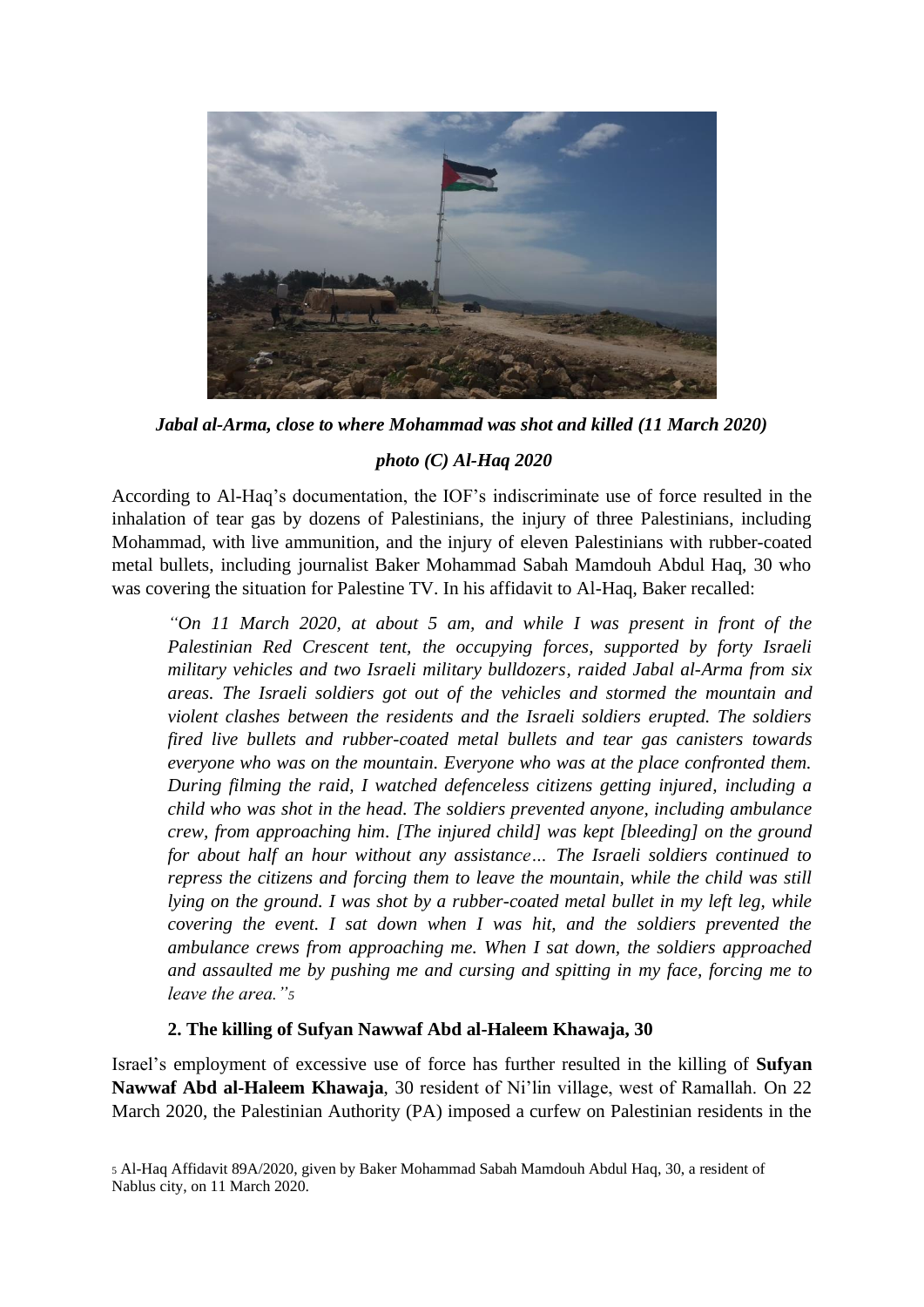occupied West Bank, as a way to fight and limit the spread of COVID-19. According to Sufyan's father, "Sufyan went out to buy some basic supplies after the Palestinian government announced the imposition of the curfew."<sup>6</sup>

On 22 March 2020, the IOF shot Sufian and his cousin Mahmoud Bader Abd al-Haleem Khawaja (20), as they were driving their vehicle back to Ni'lin, instantly killing Sufian and injuring Mahmoud.<sup>7</sup> Mahmoud fled the scene, and was later taken by residents of Ni'lin to Ramallah Governmental Hospital for medical treatment. Sufian was shot in the head and died immediately. The IOF prevented a Palestinian ambulance from taking Sufian's body to the hospital, and at the time of writing, Israel continues to withhold Sufian's body from his family as part of its on-going policy measures of collective punishment.<sup>8</sup>

#### **II. Settler Violence**

### **1. Settler Attack on Tareq Hussein Mahmoud Rafa'ai, 38 and his Two Children**

On 10 March 2020, at approximately 3 pm, Tareq Hussein Mahmoud Rafa'ai, 38 of Turmus'ayya, along with his two children, Adam and Noah, two-years-and-a half-old twins, and his father-in-law Mousa Abu Awwad, 65, were attacked by a group of settlers. In his affidavit to Al-Haq, Tareq described the following:

*My father-in-law, Mousa Abu Awwad, 65, and I took the children for a ride in his car, as a way to entertain the children, to al-Sahel area, east of Turmus'ayya, especially that the weather was sunny and the area there is filled with olive trees and plants. We arrived to the end of the paved road and [decided] to go back to the village. On our way back, but still away from the village, we were surprised by three motorcycles following us. I was driving, and I have noticed them because they have beeped at us several times. I thought that they were beeping because the drivers want me to take the right lane so that they can pass us, so I took the right lane and they passed us, but then they stopped in front of our car, intercepting our way. At that time, it caught my attention that the motorcycles were big, and they were the kind used for driving in mountains.* 

*The three drivers of the motorcycles got off and approached us. When they did, I realized that they were settlers, as two of them had long sideburns. The first was blonde, the second had ginger hair, and the third had wheat-ish coloured skin, and they had tattoos on their faces. The third one had a tattoo of a crucified skull [a sign of danger]. They approached the car angry expressions were obvious on their faces. They started shouting in Hebrew, and I understood some of what they were shouting like 'what are you doing here?' and 'this is not your land.' They then started taking pictures of the car using their phones, and the kids were on our laps as they were asleep. One settler came very close to the car and filmed us while the kids were on our laps.* 

<sup>6</sup> Shatha Hammad, "'We lost him': West Bank village in shock as Israeli army kills Palestinian" (23 March 2020), Middle East Eye

<sup>7</sup> Wafa, "Palestinian killed by Israeli soldiers in West Bank village" (23 March 2020), available at: <http://english.wafa.ps/page.aspx?id=589DKMa115477143243a589DKM> <sup>8</sup> *Ibid.*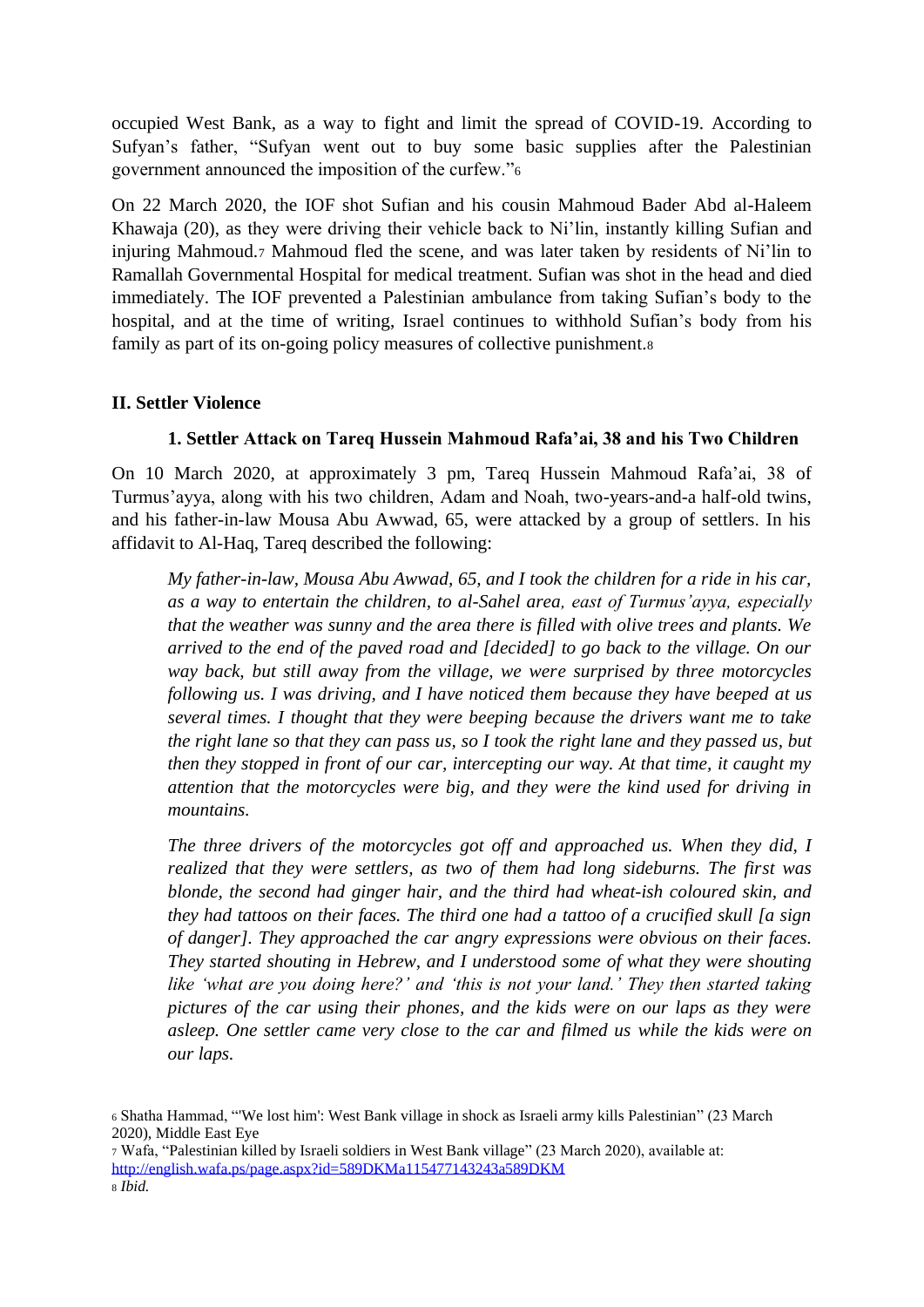*The ginger settler, noting that he has big body and muscles, pulled my hand out of the car and forced me to put my finger on the iPhone's screen that he was carrying, and I did not understand why he did that… Then one of the settlers asked for our ID cards, which we refused to do. Then a settler, who was standing at the side of the window where my father-in-law was sitting, pulled his ID card from his shirt pocket, then went to the back of the car and took pictures of the ID card on his phone. My two children then woke up, and started crying as they were terrified of what they saw, and the screaming of the settlers. My father-in-law, while carrying my son Adam in his arms, got out of the car, to retrieve his ID card from the settler. The three settlers began attacking him, as they surrounded him, and started pushing, yelling and cursing at him.*

*I put my son Noah in the back seat of the car, and then got off the car, as I was afraid for my father-in-law, especially that he is 65 years old and has diabetes and high blood pressure, and for my son Adam, who was in my father-in-law's hands. At that moment, I saw the ginger settler taking Adam from his grandfather's arms. Adam was crying, and I was terrified because I remembered what the settlers did to Ali Dawabsha and Muhammad Abu Khdeir … The settler was holding Adam from his feet, and so we pulled Adam from his hands, until we successfully managed to have Adam back…"<sup>9</sup>*

Before Tareq and his family were able to escape the scene, one of the settlers broke the back window car, as he also attempted to grab Tareq's son, Noah, who was sitting in the back seat.<sup>10</sup> After Tareq and his family got back safely to their house, they contacted the Palestinian Liaison Office and described the attack to them. He also shared the incident on his Facebook page. Almost three hours after that, an Israeli officer contacted him, asked Tareq about the details of the incident, and asked him to come to the Israeli police station known as "Benjamin," which is located in Mikhmas area, east of Ramallah, in order to identify the suspects. The Israeli officer further told him that they will open an investigation. Tareq, however, did not go, as he preferred to stay home and away from that area, due to the spread of COVID-19 in Rami Levy Mall, which is close to the police station.<sup>11</sup> As of the time of taking the affidavit, the Israeli police did not follow up with Tareq again.

#### **2. Yitzhar Settler Attacks**

On 11 March 2020, at approximately 11:45 am, Israeli settlers belonging to "Paying the Price" group, attacked Palestinian properties, close to Yitzhar roundabout, adjacent to Yitzhar illegal settlement, which was established on the lands of Huwwara, 'Ourif, and 'Aynabous villages, southeast of Nablus. Israeli settlers threw stones at the house of Mu'taz Sadiq Qasrawi, smashing some of its windows. They also smashed the windows of three cars that were parked in the yard of Mohammed Abdel Aziz Ahmed Harzallah's house, which is located almost 200 meters away from the Yitzhar roundabout.

Similarly, on 12 March 2020, a group of Israeli settlers residing in Yitzhar settlement stormed the village of 'Aynabous, south of Nablus, and threw stones at the houses of Awwad Ameen

<sup>10</sup> Affidavit No. 87A/2020 of 14 March 2020.

<sup>11</sup> Affidavit No. 87A/2020 of 14 March 2020.

<sup>9</sup> Al-Haq Affidavit 87A/2020, given by Tareq Hussein Mahmoud Rafa'ai, 53, a resident of Turmus'ayya village in Ramallah Governorate, on 14 March 2020 (hereafter 'Affidavit No. 87A/2020 of 14 March 2020').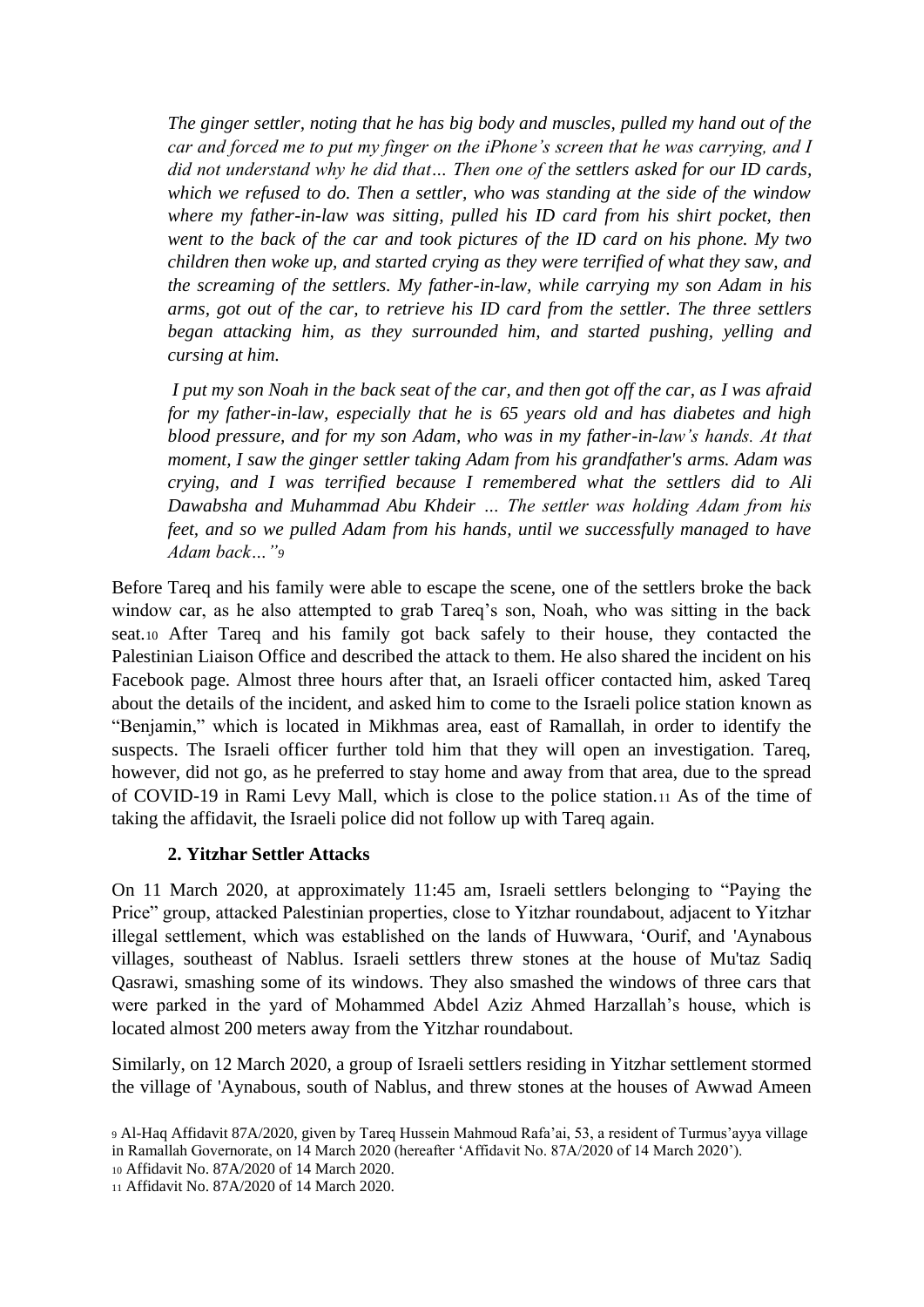Hamad and Shakri al-Shqour, shattering some of the windows. During the same raid, they also smashed Hani Nabil's car.

Al-Haq also monitored an attack by Israeli settlers, assisted and protected by the IOF, on a number of shepherds in Khirbet Jab'eet near the village of al-Mghayyer, east of Ramallah on 14 March 2020. The settlers beat the shepherds and attempted to steal their livestock.

#### **3. Settlers Attack Ali Mustafa Mohammad Zu'bi, 55**

On 20 March 2020, at approximately 1:30 pm, five Israeli settlers attacked, hit and threw stones at Ali Mustafa Mohammad Zu'bi, 55 a resident of Funduqoumiyya village, south of Jenin. Ali, who is a farmer, owns a 550-square-meter land located between Funduqoumiyya and Homesh settlement, which was evacuated after a decision by the Israeli authorities in 2005. That said, Israeli settlers are almost always present in that area. Ali reached to his land using his mule, as he wanted to collect green thyme. While he was collecting green thyme, he was surprised by a middle sized stone hitting his back, so he looked up and towards that direction and he saw three Israeli settlers, wearing civilian clothes and black masks covering their faces. In his affidavit to Al-Haq, Ali recalled the following:

"They then started screaming in Hebrew that I understand well. Then they started approaching me and continued throwing stones. Despite feeling severe pain in my back, I started running, to escape them. I, however, was unable to do so, especially that the land is a rough terrain, so I fell to the ground. I was able to run about 250 meters, but the settlers caught up, pushed me to the ground and started hitting me with their hands and feet all over my body. This coincided with the arrival of two other settlers, who were also dressed as the [previous] three settlers. They also started beating me and one of them was holding a pistol in his hand. Whenever I tried to get up and run, they would push me to the ground, beat me up, and verbally assault me. The beating lasted for 10-15 minutes, according to my estimation, during which I received kicks all over my body and all I was able to do was to protect my face and head with my hands. The armed settler then raised his gun towards me, as if he planned to shoot and kill me, but one of the settlers told him not to shoot in Hebrew. Just then, I was able to get up and run towards the nearby houses. The settlers chased me, but when I got close to the houses, they went back towards the settlement."<sup>12</sup>

Following the attack, Ali went back to his land to look for his mule. Nevertheless, he was unable to find him, despite the fact that the mule was tied.<sup>13</sup> He then submitted an official complaint with the Palestinian Liaison Office against the five settlers that attacked him. On 25 March 2020, and approximately 6:30 pm, Ali went back again to his land to look for his mule, and he was assaulted again by five Israeli settlers.

#### **III. Israel Occupying Forces Raid and Arbitrary Detain Palestinians in the West Bank**

On 8 March 2020, at approximately 7:30 am, the IOF raided al-Zahra neighbourhood in the town of Qabatiya, located south of Jenin. The raid was met with residents of the village

<sup>12</sup> Al-Haq Affidavit 96A/2020, given by Ali Mustafa Mohammad Zu'bi, 55, a resident of Funduqoumiyya village in Jenin Governorate, on 21 March 2020 (hereafter 'Affidavit No. 96A/2020 of 21 March 2020'). <sup>13</sup> Affidavit No. 96A/2020 of 21 March 2020.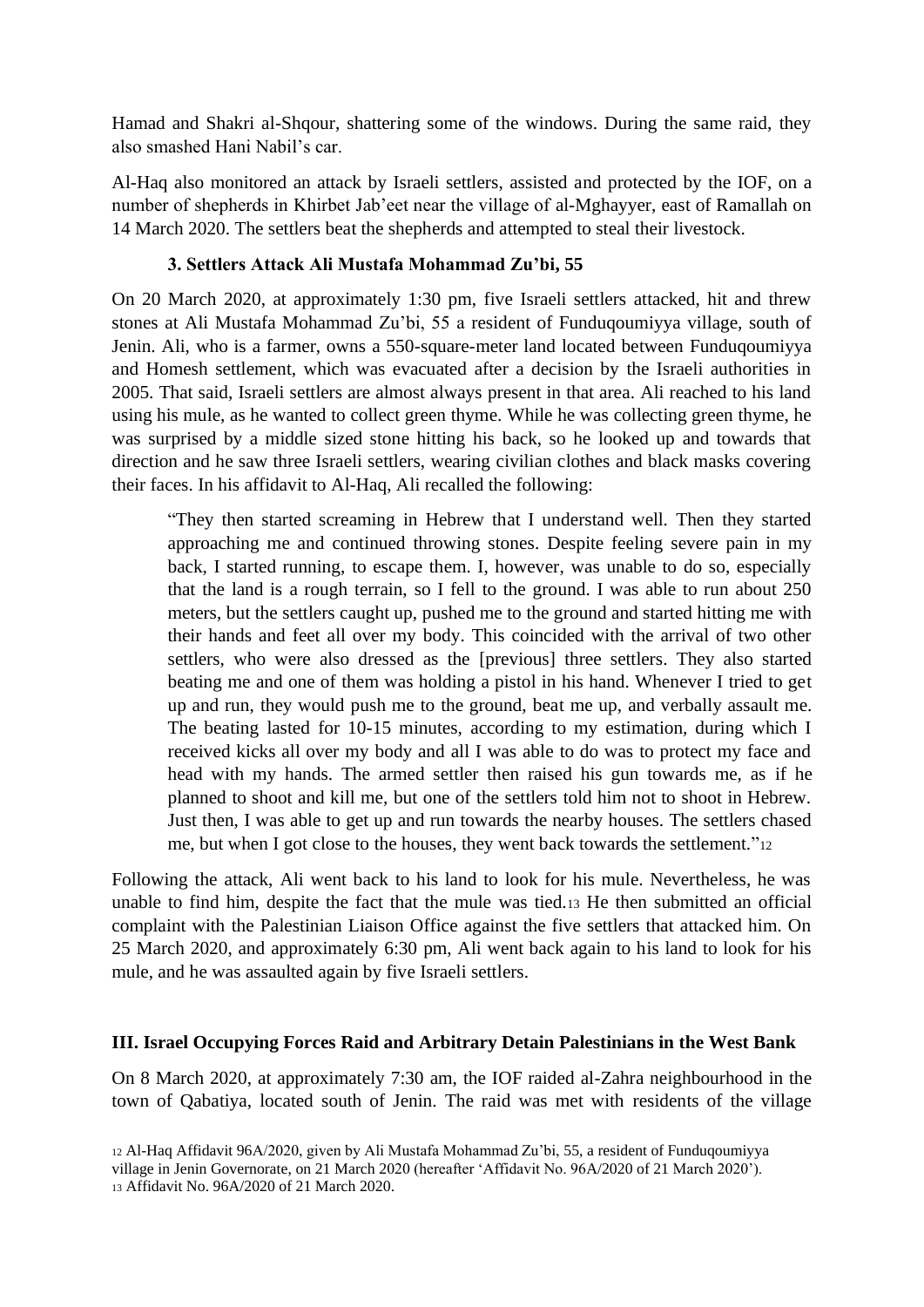throwing stones at the three intruding Israeli military jeeps. The IOF responded by firing sound bombs and tear gas canisters, resulting in the respiratory impairment of several Palestinians.

On 9 March 2020, Al-Haq monitored a total of 11 arrests by the IOF. Four of these took place at al-'Arroub camp, located north of Hebron, and concerned Abdel Karim Khaled Abu Sal (23), Amr Khaled al-Badawi, Majid Tayseer Al-Titi (23), and Ahmed Ezzat Al-Sabatin, after raiding their houses. In Jenin, meanwhile, the IOF detained Nidal Fayez Abu al-Teen, his son Baha Nidal Abu al-Teen, and Mohammad Jamal Al-Hourani. Finally, in Toulkarem, the IOF arrested Munjid Mohammad Radwan and Khaled Ahmed Abd Rabbo, both residents of Toulkarem camp, as well as Yahya Jamal Sawey and Iyad Naser, residents of Toulkarem city.

On 10 March 2020, Al-Haq monitored 17 arrests throughout the occupied West Bank. This included eight at once, as the IOF raided houses at 2:00 am in Beita, southeast of Nablus, wherein the IOF arrested: Munawar Abdul Rahman Bani Shamsa, 55, Raed Abdul Rahim Hassan Daoud, 50, Hussein Daoud Bani Shamsa, 22, his brother Ibrahim, 26, Jihad Fayez Hamayel, 24, his brother Fayez, 22, Saif Deif Allah Hamayel, 22, and Abdul Salam Rushdi Darwish Mualla, 50, who is a university professor. Further, and around 2:30 am of the same day, the IOF stormed the village of 'Awarta, southeast of Nablus, and arrested Abd Al-Salam Mohammad Yusif Awwad, 48, who is an expert on colonial affairs, from his family's house. Around the same time, the IOF, in Kufr Thulth, east of Qalqiliya, arrested Ali Rafeeq Mohammad Shawahaneh, 40. Later, and at 3:00 am, in the village of Osarin, southeast of Nablus, Samer Hamdi Nayef Mufleh, 25 was arrested.

On 11 March 2020, at approximately 4 am, the IOF raided the house of Yousif Naser Hasan Salah, 19, who lives with his parents in al-Seibat neighbourhood in the old city of Jenin. Regarding the arbitrary arrest of his son, Naser Hasan Abd al-Fatah Salah, 53 recounted:

*"I heard movement sounds at the door of the house. The door was not locked, so anyone could have opened it, but I was surprised that anyone would open the door. When I heard the door opening, I shouted 'who is it?' and then I saw about 15 Israeli soldiers who were wearing full military uniforms, putting their military helmets on their heads, wearing medical masks on their faces, and medical gloves on their hands. The scene was terrifying and frightening. One of the soldiers answered in Arabic 'the Israeli Defence Forces.' As you can see, I use wheelchair and I cannot walk. And at that point, I was in the living room, on my bed, while the rest of the family were in their bedrooms, which are located on the second floor of the house. We have an inside staircase which leads to the bedrooms. One of the soldiers asked me about the whereabouts of my son Yousif Naser Salah, and I told him that he was in his bedroom upstairs. As soon as I said that, 7 or 8 soldiers started going up to the upper floor, while the rest of the soldiers searched the first floor, and one soldier kept an eye on me. After about twenty minutes, the soldiers came down from the second floor with my son Yousif Salah. I saw the soldiers putting a medical mask on my son's face and handcuffing his hands to the back with a plastic strap. Just then, one of the soldiers said that they will arrest my son, without explaining the justifications or reasons for the arrest… Now [at the time of taking the affidavit], my son is held in Megiddo Prison inside the Green Line, according to what the Palestinian Prisoner Society in*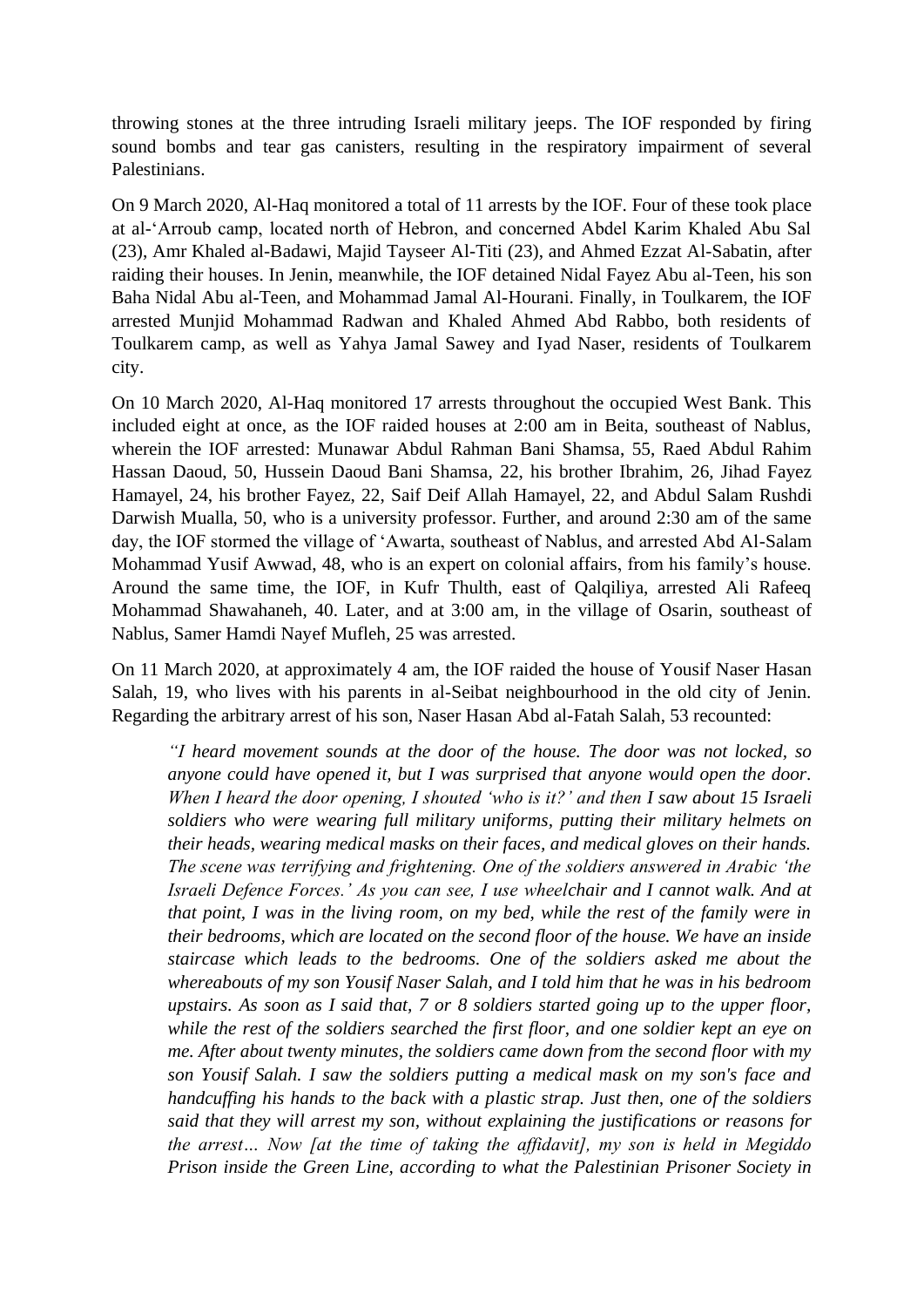*Jenin have told me. The Palestinian Prisoner Society also informed me that my son had been presented before the Salem Military Court, west of Jenin, on 15 March 2020. [The Court] had extended his detention. At the end of my statement, I want to indicate that my son suffers from a mental illness, and was receiving mental treatment in Jenin's Health Directorate. Also, my son Sa'ad Naser Hasan Salah, 21 was shot and killed by the Israeli soldiers during one of their raids on Jenin Camp on 12 July 2017."<sup>14</sup>*

On 11 March 2020, at approximately 12:30 am, Israeli settlers attacked Palestinian citizens' cars as they crossed the main Huwwara Street, southeast of Nablus. A vehicle, with Israeli registration plate stopped at the roundabout at Huwwara Street. Three settlers got off, and attacked passing Palestinian vehicles with sticks. The settlers further attacked Salah Wael Lutfi Khamous (23) and Wa'ad Ghazi Dawoud Shihadeh (23), who tried to confront them, and smashed the back window of their car. The two young men fled towards Huwwara checkpoint, the western entrance of Nablus, and filed a complaint with the Israeli police. Salah had bruises in the back, from the attack and Wa'ad, who was driving the car, had bruises to his right shoulder. Later, and after submitting the complaint, they both went to Rafidia Governmental Hospital in Nablus for treatment. The following day, the IOF raided Huwwara town, south of Nablus city, and arrested Salah and Wa'ad from their houses.

On 14 March 2020, at around 8:00 pm, the IOF announced the arrest of Anas Mufid Mohammad Jaber, as he was close to the gate of the Annexation Wall, west of Baqa al-Sharqiyya, located north of the city of Toulkarem.

On 17 March 2020, the IOF conducted several raids, arresting four Palestinians. Mujahed Dirar Mohammad Awwad, 30, a resident of 'Awarta, southeast of Nablus, Nibal Ali Qara'an, 18 and Ra'fat Khaled al-Dweiri, 25 from Qalqiliya, Sameh Barakat Farhan, 20, a resident of Beita, southeast of Nablus were arrested that day.

The following day, the IOF arrested nine Palestinians after raiding different areas throughout the West Bank. At approximately 12:30 am, Hakam Abu Hadid and Imad Nuseibeh were arrested from their houses in al-'Oja village, north of Jericho city. Adham Abu 'Aqroub, Ali Jaber, 'Alaa al-Ghazawi, Nour al-Sarsour, Mohammad Barhan, and Imad al-Sheik were arrested by the IOF, after raiding their houses in Ramallah. Similarly, the IOF raided the house of Ayham Abdallah Abu Salah, which is located in 'Orabe village, south of Jenin, and arrested him.

On 19 March 2020, Israel continued its practice of arbitrary arrests, as the IOF arrested Mohammad Abd al-Hai Mahmoud Abu Dawoud, 19 from Hebron city. Further, and around 10:50 pm of the same night, the IOF raided Qalqiliya city, and arrested Khalil Majdi Abu Samra. Also on that day, the IOF raided al-Dheisha refugee camp, south of Bethlehem. During the raid, the IOF searched and ransacked several homes and arrested Mustafa Hasanat, Ramez al-Laham, and Yazan al-Bala'wi. Notably, Bethlehem was under lockdown at the time in line with previous decision by the PA.

On 20 March 2020, Palestinians protested the closure of the entrance of Kufr Qaddoum village, east of Qalqiliya. At approximately 12:40 pm, the IOF, located near the eastern

<sup>14</sup> Al-Haq Affidavit 94A/2020, given by Naser Hasan Abd al-Fatah Salah, 53, a resident of al-Seibat neighbourhood in Jenin Governorate, on 19 March 2020.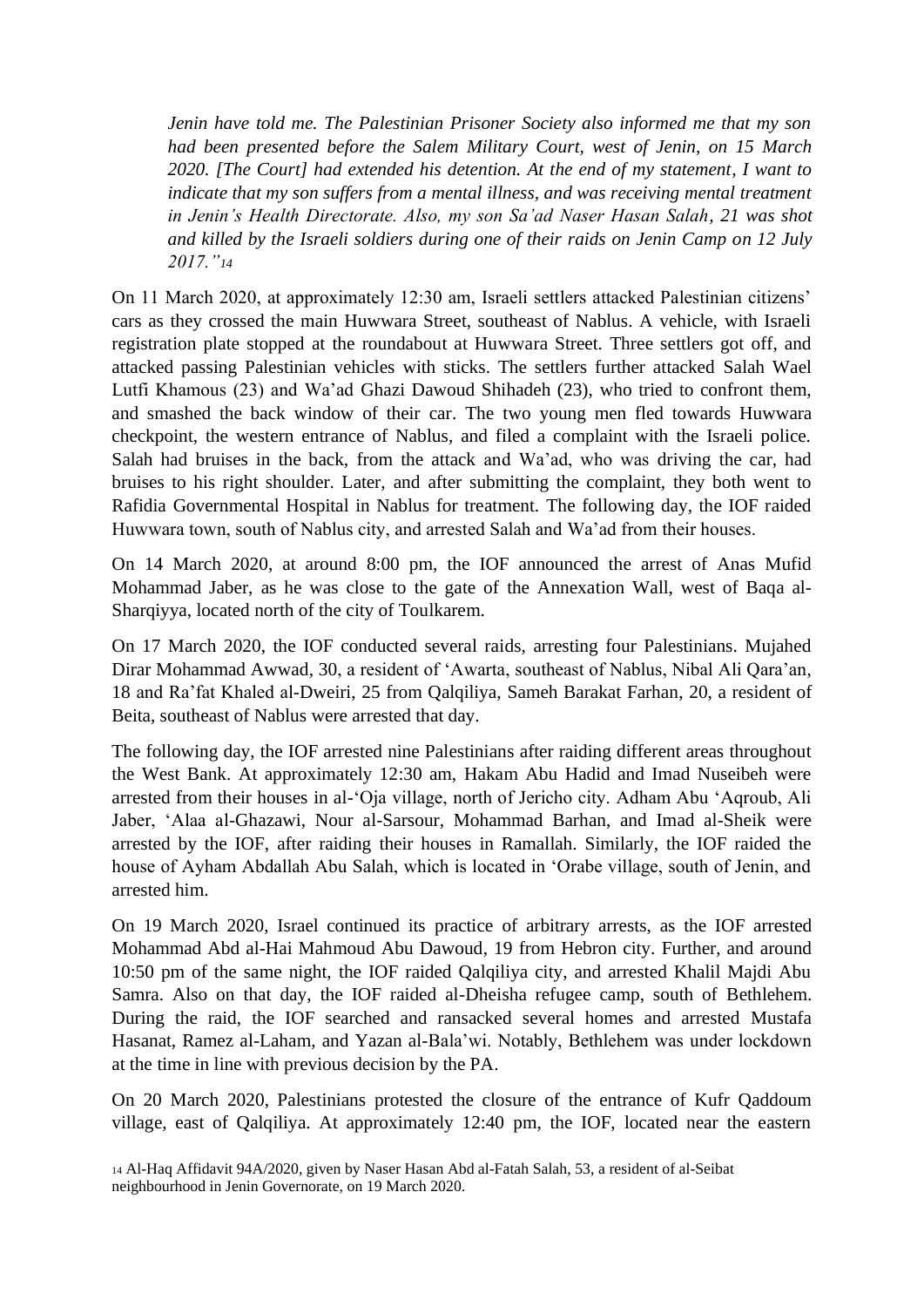closed entrance of the village, fired rubber-coated metal bullets, sound bombs, and tear gas canisters at the demonstrators, on the pretext that they threw stones. Consequently, Muayyad Shteiwi, 63 was hit with rubber-coated metal bullet in the leg, and he was treated in the field by the Palestinian Red Crescent staff. A number of other protesters further suffered tear gas inhalation. Similarly, at approximately 4:30 pm, the IOF, positioned in the vicinity of Eyal checkpoint, north of Qalqiliya, fired rubber-coated metal bullets, sound bombs and tear gas canisters towards the protesting citizens, on the pretext that they were throwing stones. This act resulted in the injury of the child Ahmad Hasan Salmi, 14, who was transferred to Darwish Nazzal Governmental Hospital for treatment. At approximately 11:20 pm of the same day, the IOF raided Falama village, northeast of Qalqiliya. The IOF further stormed multiple Palestinian houses, conducted searches and tampered with their contents. Before their withdrawal, the IOF arrested five citizens: Ahmad Talib Abu Thaher, Mohammad Ibrahim Abu Thaher, Anas Ghassan Jamil Abu Thaher, Ahmad Hiyad Abu Thaher, and Mohammad Rafa't Abu Thaher.

On 21 March 2020, Palestinians continued their demonstration against the closure of Kufr Qaddoum village, east of Qalqiliya. At approximately 3:45 pm, the IOF, positioned near the eastern closed entrance of Kufr Qaddoum, fired rubber-coated metal bullets, sound bombs, and tear gas canisters towards the protesting citizens, for allegedly throwing stones. Yousef Abdul Fattah Taha, 16 was injured, along with dozens of citizens, who suffered gas inhalation.

#### **IV. Unlawful Requisitions and Demolitions**

On 26 March 2020, at approximately 9 am, the IOF raided Khirbet Ibziq in the northern Jordan Valley, and confiscated 8 unconstructed tents, sun cells, and 6 spray pumps, and building bricks which were intended for the construction of a mosque, health clinic, and village council. They further demolished and confiscated a mobile caravan used by the village council, claiming that the area is a closed military area, and thereby, building in that area is not allowed.

#### **V. Israeli Human Rights Violations in the Gaza Strip**

The Gaza Strip remains occupied territory, with Israeli acting as Occupying Power, having rendered Gaza to be "a sealed off, imprisoned and occupied territory".<sup>15</sup> Current Special Rapporteur on the situation of human rights in the OPT, Professor Michael Lynk, has noted that COVID-19 poses a particular threat to the Gaza Strip, due to a collapsing healthcare system, a low supply of essential drugs, a lack of clean and safe water, 16 dense and unsafe population density and conditions, and the rising issue of malnutrition; all of these issues

<sup>15</sup> UN Human Rights Council, *Report of the Special Rapporteur on the Situation of Human Rights in the Palestinian Territories Occupied since 1967* (29 January 2007) UN Doc A/HRC/4/17, para 6. <sup>16</sup> *See* Al-Haq, On World Water Day, Al-Haq Recalls Israeli Water-Apartheid Amidst a Global Pandemic (23 March 2020), available at: [http://www.alhaq.org/advocacy/16625.html.](http://www.alhaq.org/advocacy/16625.html)